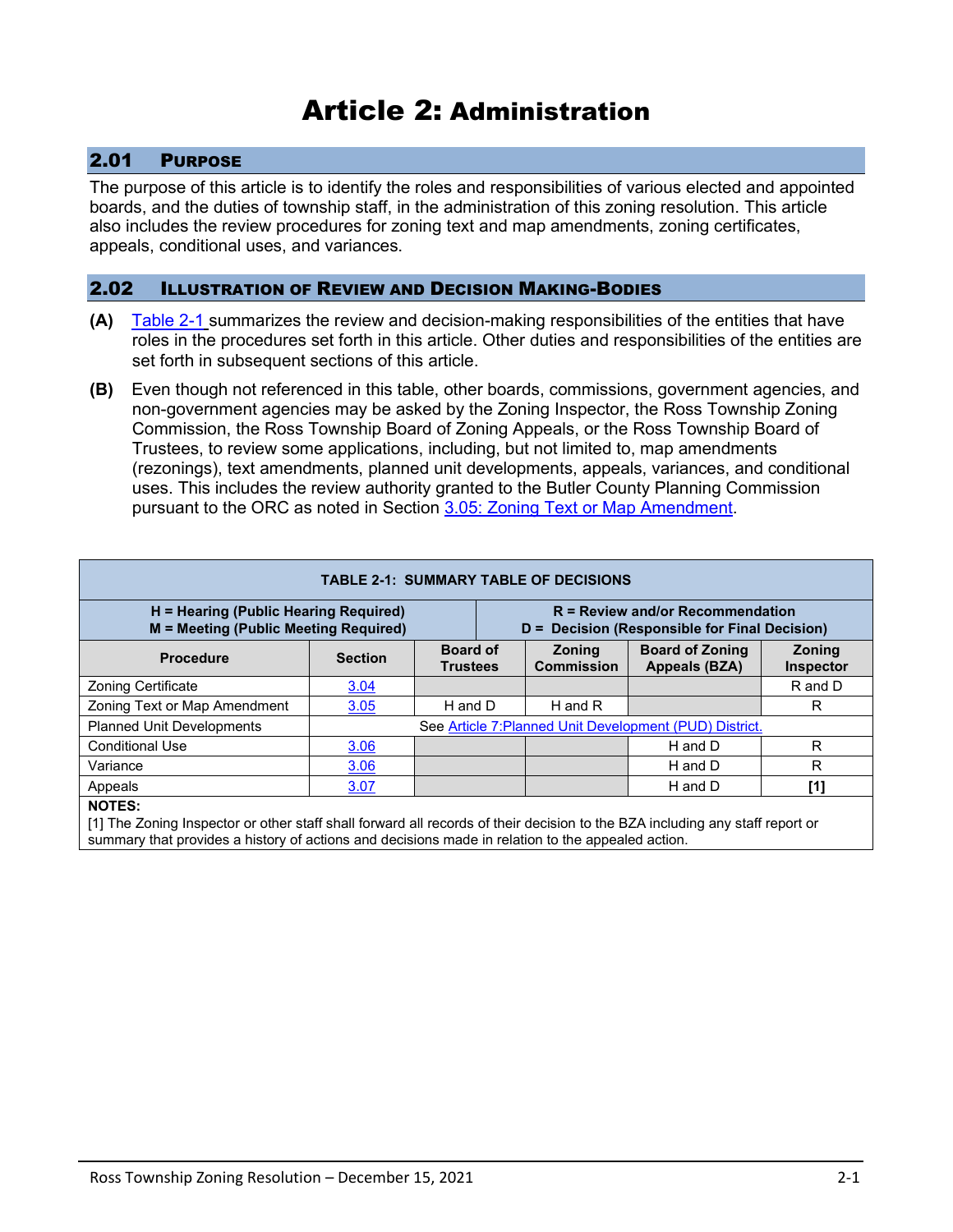### 2.03 BOARD OF TRUSTEES

For the purpose of this zoning resolution, the Ross Township Board of Trustees, hereafter referred to as the Board of Trustees, shall have the following duties:

- **(A)** Initiate proposed amendments to the text of this zoning resolution and/or the official zoning map;
- **(B)** Review and decide on all proposed amendments to the text of this zoning resolution and/or the official zoning map;
- **(C)** Review and decide on all proposed PUD preliminary development plans and zoning map amendment applications; <sup>6</sup> and
- **(D)** Perform all other duties as specified in the ORC and as specified in this zoning resolution.

### 2.04 ZONING COMMISSION

The Board of Trustees, for the purpose and intent of this zoning resolution, has hereby created and established the Ross Township Zoning Commission, hereafter referred to as the Zoning Commission.

#### **(A) Appointment and Organization**

- **(1)** The Zoning Commission shall be composed of five members who reside in the unincorporated area of Ross Township, Butler County, Ohio, to be appointed by the Board of Trustees.
- **(2)** Members shall serve five-year terms with the term of one member expiring each year.
- **(3)** Each member shall serve until his or her successor is appointed and qualified.
- **(4)** Members of the Zoning Commission shall be removable for non-performance of duty, misconduct in office, or other cause, by the Board of Trustees. Such removal may take place after a public hearing has been held regarding such charges, a copy of the charges having been served upon the member so charged at least 10 days prior to the hearing, either personally or by registered mail or by leaving same at his or her usual place of residence. The member shall be given an opportunity to be heard and answer such charges.
- **(5)** All complaints alleging non-performance of duty, misconduct in office, or other cause that may justify removal of a Zoning Commissioner shall be presented, in writing, to the Board of Trustees. If upon receipt of said written complaint the Board of Trustees determines that the allegations so justify, the Board shall proceed with a public hearing as set forth herein.
- **(6)** Vacancies shall be filled by appointment by the Board of Trustees and shall be for the time remaining in the unexpired term.

### **(B) Alternates**

- **(1)** The Board of Trustees may appoint up to three alternate members to the Zoning Commission for a term of two years each.
- **(2)** An alternate member shall take the place of an absent regular member at any meeting of the Zoning Commission.
- **(3)** An alternate member shall meet the same appointment criteria as a regular member.
- **(4)** When attending a meeting on behalf of an absent member, the alternate member may vote on any matter the absent member is authorized and eligible to vote for and provided the member attended all pertinent public meetings or hearings.

<sup>&</sup>lt;sup>6</sup> The roles of each board may be revised after we discuss the appropriate review procedures for PUDs. I have included provisions based on the most common form of PUD review.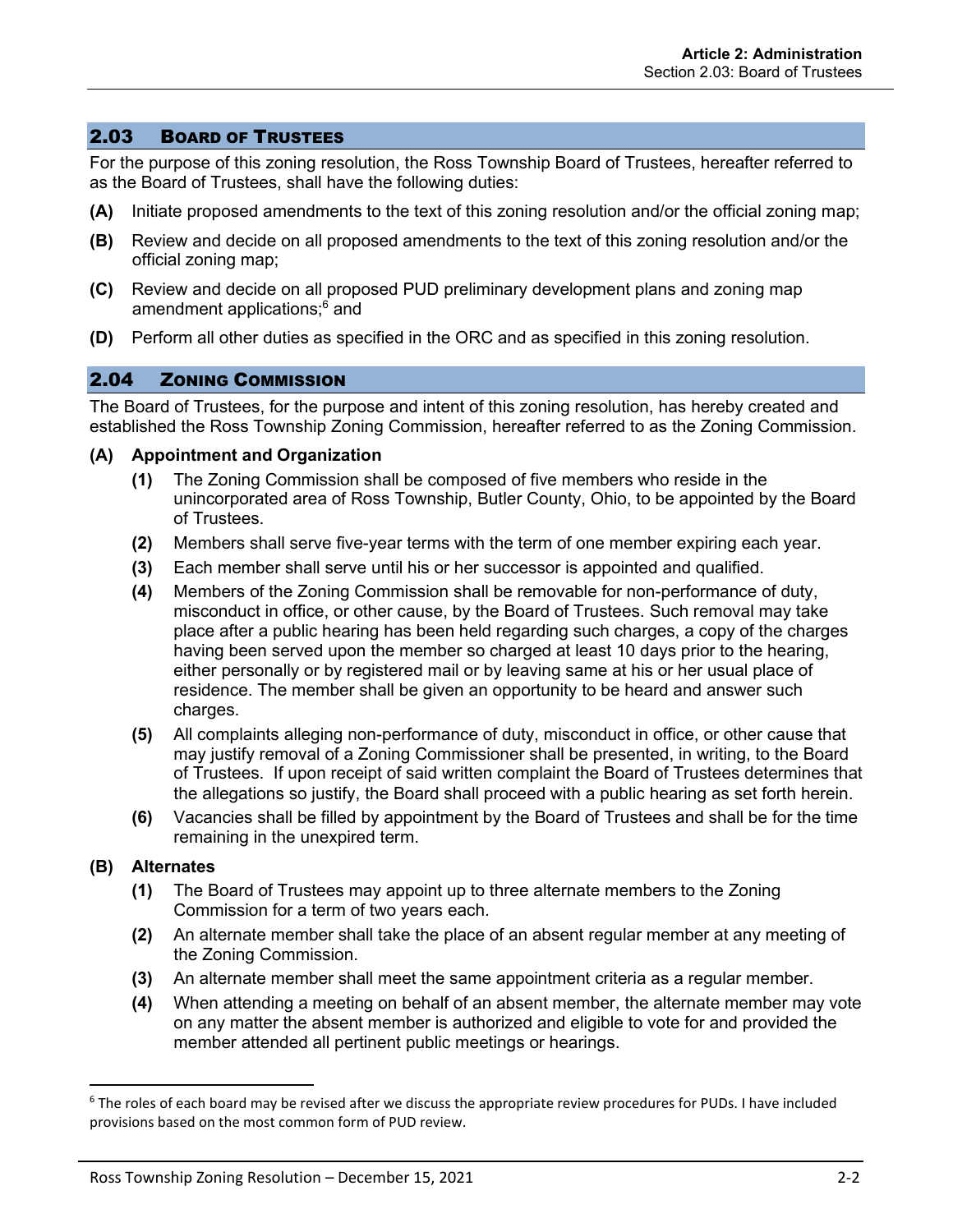**(5)** When a vacancy occurs, alternate members do not automatically become full members of the Zoning Commission. Alternate members have to be appointed to replace a full member upon a vacancy.

# **(C) Roles and Powers**

- **(1)** The Zoning Commission shall have the authority to initiate proposed amendments to the text of this zoning resolution and/or the official zoning map.
- **(2)** The Zoning Commission shall have the authority to review all proposed amendments to the text of this zoning resolution and/or the official zoning map and make recommendations to the Board of Trustees.
- **(3)** The Zoning Commission shall review all PUD preliminary development plans and zoning map amendment applications and make recommendations to the Board of Trustees.
- **(4)** The Zoning Commission shall review and decide on all PUD final development plan applications.
- **(5)** The Zoning Commission shall act as the architectural review board for the township as authorized in Section 519.171 of the ORC.
- **(6)** The Zoning Commission shall perform all other duties as specified for township zoning commissions in the ORC and as specified in this zoning resolution.

# **(D) Organization and Bylaws**

- **(1)** The Zoning Commission shall elect a chairperson from its membership and shall appoint a recording secretary, who need not be a member of the Zoning Commission.
- **(2)** The Zoning Commission may organize and adopt bylaws for its own governance provided they are consistent with state law and with any other resolution of the township.

# **(E) Meetings**

- **(1)** Meetings shall be held at the call of the chair, or at the call of any two members, and at such other times as the Zoning Commission may determine.
- **(2)** All meetings shall be open to the public, except as exempted by law.
- **(3)** The Zoning Commission shall keep minutes of its proceedings showing the vote, indicating such fact, and shall keep records of its examinations and other official actions all of which shall be a public record, unless exempted by law, and be immediately filed in the office of the Board of Trustees.

# **(F) Quorum and Recommendations or Decision**

- **(1)** Any combination of three or more regular or alternate members of the Zoning Commission shall constitute a quorum.
- **(2)** The Zoning Commission shall act when three members, who are eligible to vote, concur on a recommendation or decision.

# 2.05 BOARD OF ZONING APPEALS (BZA)

The Board of Trustees, for the purpose and intent of this zoning resolution, has hereby created and established the Ross Township Board of Zoning Appeals, hereafter referred to as the BZA.

# **(A) Appointment and Organization**

- **(1)** The BZA shall be composed of five members who reside in the unincorporated area of Ross Township, Butler County, Ohio, to be appointed by the Board of Trustees.
- **(2)** Members shall serve five-year terms with the term of one member expiring each year.
- **(3)** Each member shall serve until his or her successor is appointed and qualified.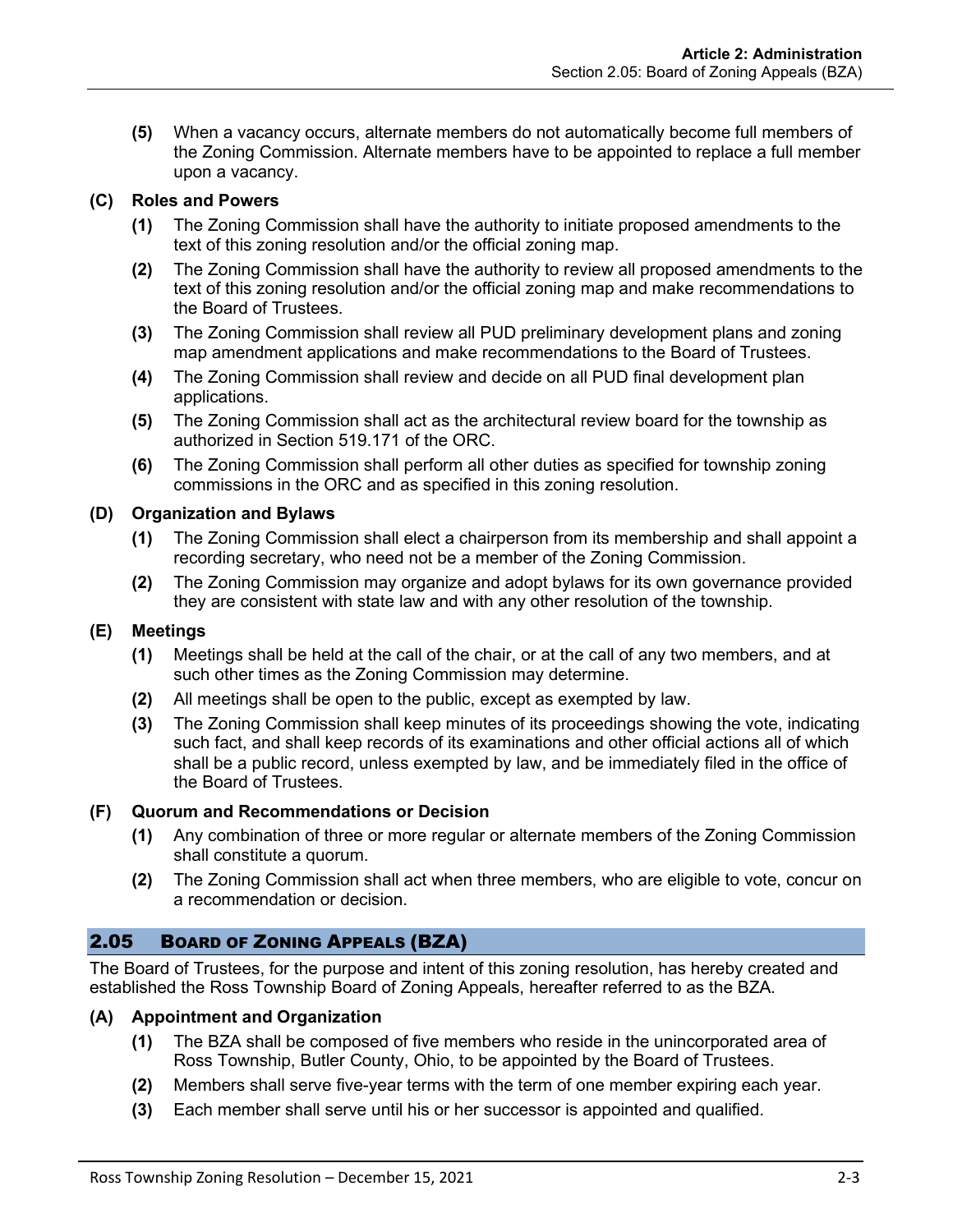- **(4)** Members of the BZA shall be removable for non-performance of duty, misconduct in office, or other cause, by the Board of Trustees. Such removal may take place after a public hearing has been held regarding such charges, a copy of the charges having been served upon the member so charged at least 10 days prior to the hearing, either personally or by registered mail or by leaving same at his or her usual place of residence. The member shall be given an opportunity to be heard and answer such charges.
- **(5)** All complaints alleging non-performance of duty, misconduct in office, or other cause that may justify removal of a member of the BZA shall be presented, in writing, to the Board of Trustees. If upon receipt of said written complaint the Board of Trustees determines that the allegations so justify, the Board shall proceed with a public hearing as set forth herein.
- **(6)** Vacancies shall be filled by appointment by the Board of Trustees and shall be for the time remaining in the unexpired term.

### **(B) Alternates**

- **(1)** The Board of Trustees may appoint three alternate members to the BZA for a term of two years each.
- **(2)** An alternate member shall take the place of an absent regular member at any meeting of the BZA.
- **(3)** An alternate member shall meet the same appointment criteria as a regular member.
- **(4)** When attending a meeting on behalf of an absent member, the alternate member may vote on any matter the absent member is authorized and eligible to vote for and provided the member attended all pertinent public meetings or hearings.
- **(5)** When a vacancy occurs, alternate members do not automatically become full members of the BZA. Alternate members have to be appointed to replace a full member upon a vacancy.

### **(C) Roles and Powers**

- **(1)** The BZA shall have the authority to hear and decide appeals where it is alleged by the appellant that there is error in any order, requirement, decision, grant, or refusal made by the Zoning Inspector, other township official, or administrative body of the township in the interpretation or enforcement of the provisions of this zoning resolution.
- **(2)** The BZA shall have the authority to hear and decide, in accordance with the provisions of this zoning resolution, applications filed for conditional uses, for interpretation of the zoning map, or for decisions upon other special questions on which the BZA is authorized by this zoning resolution to pass.
- **(3)** In considering an application for a conditional use, the BZA shall have the power to impose such requirements and conditions with respect to location, construction, maintenance and operation, in addition to those expressly stipulated in this zoning resolution for the particular conditional use, as the BZA may deem necessary for the protection of adjacent properties and the public interest.
- **(4)** The BZA shall have the power to authorize upon appeal in specific cases, filed as herein provided, such variances from the provisions or requirements of this zoning resolution as will not be contrary to the public interest, but only in such cases where, owing to special conditions pertaining to a specific piece of property, the literal enforcement of the provisions or requirements of this zoning resolution would cause unnecessary hardship, and so that the spirit of the resolution shall be observed and substantial justice done. The BZA may attach thereto such conditions regarding the location, character and other features of the proposed structure or use, as it may deem necessary in the interest of the furtherance of the purposes of the zoning resolution and in the public interest.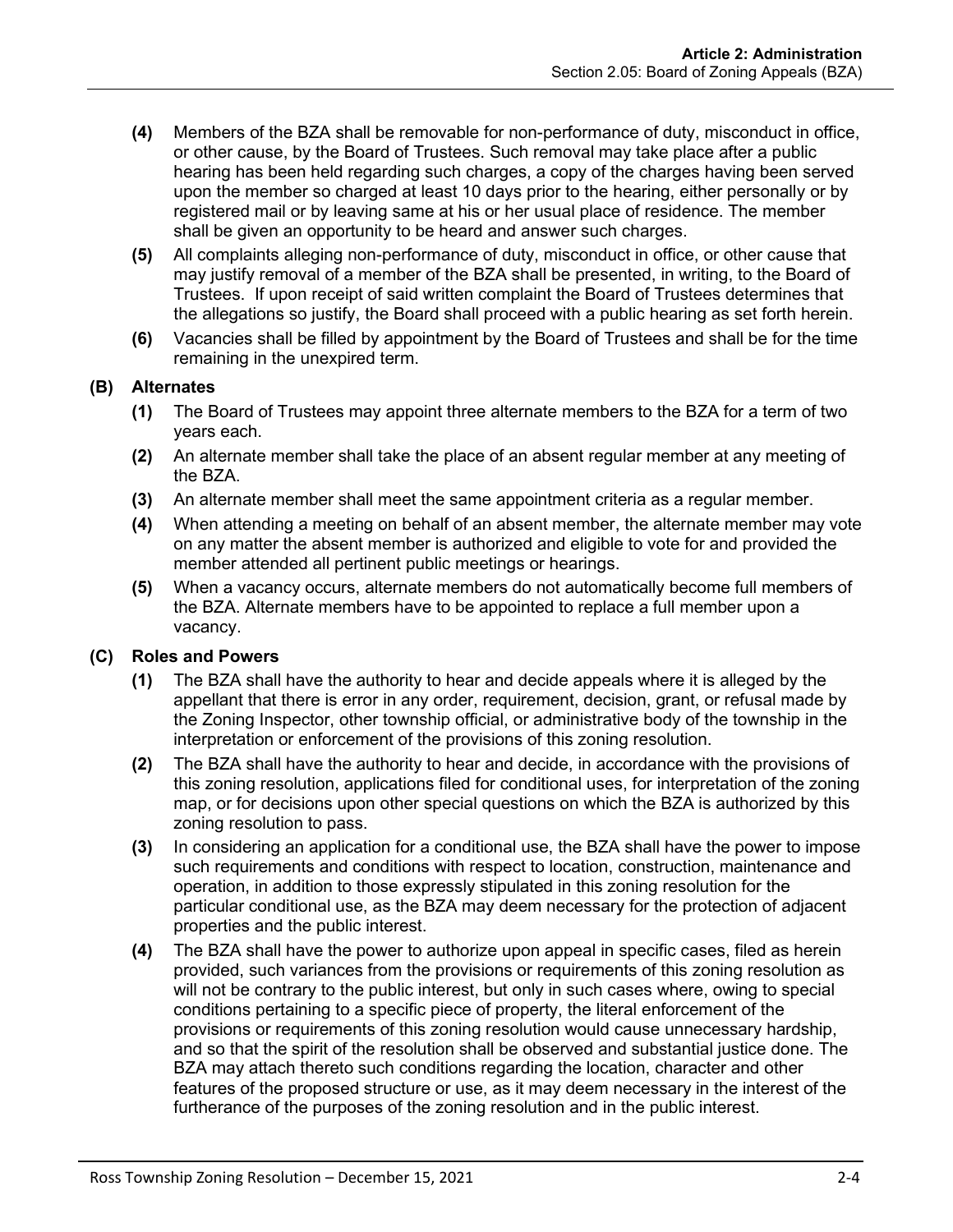- **(5)** The BZA shall have the authority to review and provide an interpretation of the zoning map or zoning text whenever there is a question of how the zoned districts or regulations of this resolution are applied.
- **(6)** The BZA shall have the authority to permit the substitution of a nonconforming use existing at the time of enactment of this resolution in compliance with Article 14: Nonconformities.
- **(7)** The BZA shall have all other powers conferred upon township boards of zoning appeals in the ORC, or as authorized by the Board of Trustees in compliance with state law.

### **(D) Organization and Bylaws**

- **(1)** The BZA shall elect a chairperson from its membership and shall appoint a recording secretary, who need not be a member of the BZA.
- **(2)** The BZA may organize and adopt bylaws for its own governance provided they are consistent with state law or with any other resolution of the township.

### **(E) Meetings**

- **(1)** Meetings shall be held at the call of the chair, or at the call of any two members, and at such other times as the BZA may determine.
- **(2)** The chair, or in their absence, the acting chair, may administer oaths and the BZA may compel the attendance of witnesses per the ORC.
- **(3)** All meetings of the BZA shall be open to the public, except as exempted by law.
- **(4)** The BZA shall keep minutes of its proceedings showing the vote, indicating such fact and shall keep records of its examinations and official actions, all of which shall be filed in the office of the Ross Township Fiscal Officer and shall be a public record, unless exempted by law.
- **(5)** The BZA may call upon any township department for assistance in the performance of its duties and it shall be the duty of such departments to render such assistance to the BZA as may reasonably be required.

### **(F) Quorum and Decisions**

- **(1)** Any combination of three regular or alternate members of the BZA shall constitute a quorum.
- **(2)** The BZA shall act by resolution when at least three members, who are eligible to vote, concur on a decision.

### **(G) Modification of Approval**

No substantial modification of a variance approval or conditional use approval, as determined by the Zoning Inspector, shall be permitted without a new application and applicable fee pursuant to this article.

# 2.06 ZONING INSPECTOR (REVISED 25.1)<sup>7</sup>

The Board of Trustees shall appoint a Zoning Inspector who shall serve as the zoning inspector referenced in the ORC.

### **(A) Roles and Powers**

The Zoning Inspector shall have the following roles and powers:

<sup>&</sup>lt;sup>7</sup> Butler County uses the term "zoning administrator" but the ORC provisions for townships specify a zoning inspector so we are using that term.